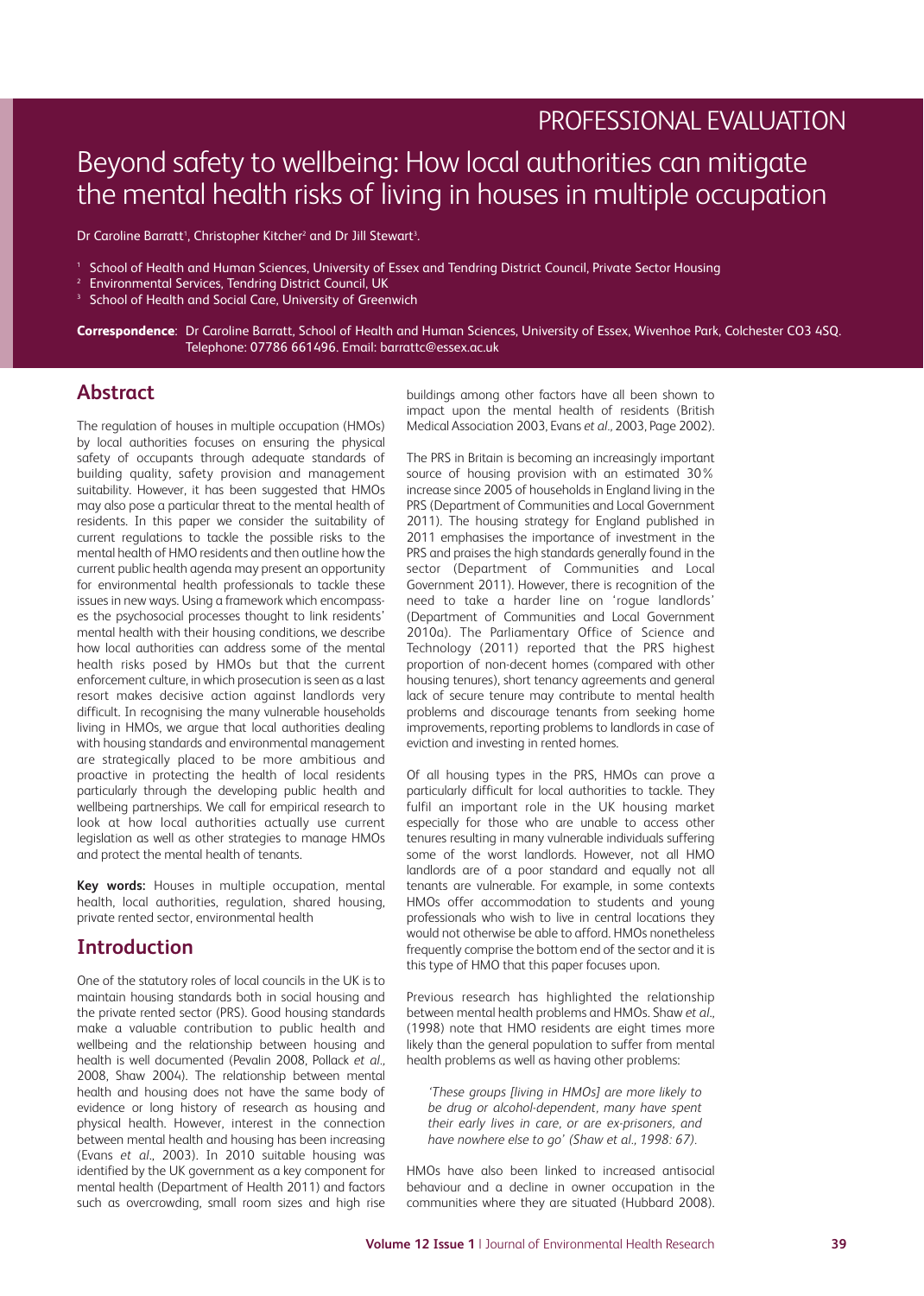Furthermore HMOs may pose a greater threat to the mental health of residents than other forms of housing tenure because of greater insecurity, less control and poorer social networks (Barratt 2011).

The need to improve the management of HMOs and to ensure that they are a safe and healthy housing option is made all the more urgent by the expectation that demand for HMO accommodation is going to increase. The effect of the downward pressure on housing benefit payments will mean that those living in the PRS are likely to be looking for cheaper accommodation options. In particular the increased age at which a person is entitled to the full one-bedroom local housing allowance rate, from 25 to 35 years, is expected to result in approximately 88,000 extra people (McCann 2011) between 25-34 years now requiring lower cost and possibly HMO accommodation. However, legal processes to bring HMOs up to required standards are frequently lacking suitable resources and can be frustrating and lengthy for the local authority enforcer and tenant alike (Rugg and Rhodes, 2008). It can also lead to cases of rental increase, and retaliatory eviction (Crew 2007) with tenants sometimes suffering harassment and feeling powerless about their situation improving, and many are unaware of the services available to help them (Emanuel 1993).

This paper discusses the options available to local authorities to manage Houses in Multiple Occupation (HMOs) and how wider use of various regulations and other public health and wellbeing interventions may help protect and enhance tenants' mental health. We start by presenting a framework for understanding how HMOs may influence the mental health of tenants.

### **Housing and mental health**

A review of literature regarding the relationship of housing and mental health by Evans *et al*., (2003) looked at the impact of overall housing quality on mental health, including 27 studies from 1983-2001, and concluded that mental health was positively correlated to housing quality. A more recent review of literature relating to unhealthy housing in the UK (Pevalin *et al.,* 2008) identified studies looking into different aspects of housing and mental health concluding that pollution, noise, poor building design, infestation and living in unpopular areas and high rise flats can contribute to

mental illness and in some cases drug and alcohol abuse. Page (2002) reaches similar conclusions but also emphasises how overcrowding and residence in temporary accommodation have been shown to adversely affest mental health, especially among children whose long term development can be affected. Adults living in temporary accommodation have been shown to suffer from increased levels of depression, domestic violence, alcoholism, family stress and relationship breakdown (Shaw *et al.*, 1998). Page (2002) adds that HMOs offer a similar type of accommodation to more temporary living arrangements in hostels or bed and breakfast accommodation, but with a lack of alternate accommodation, households frequently stay longer than anticipated. Rugg and Rhodes (2008) emphasised how behaviour and housing are closely interlinked socially and economically, and 'slum' rentals at the bottom end of the PRS tend to target those with already chaotic lives and as such, anti-social behaviour from those with addictions or existing mental health problems is more likely in this sector.

# **Understanding mental health in HMOs**

The Evans *et al*., (2003) framework details five psychosocial processes that link housing and mental health providing a useful model to consider the possible mental health impact of living in a HMO.

HMO accommodation is potentially problematic in relation to each of these factors (Barratt 2011). We now outline why:

#### *Identity*

Evans *et al*., (2003) point out that a person's identity and their self-esteem may be influenced by the house and community that they live in. They note "The house is a symbol of self, reflecting both inwardly and outwardly who we are, what we have accomplished and what we stand for" (Evans *et al*., 2003: 492). Forchuk *et al*., (2006) carried out a study with men and women who had received psychiatric treatment. Respondents emphasised how important it was for them to be proud of where they lived and that this was a central element of being well. The poor quality of many HMOs may result in declining self esteem among residents who may feel embarrassed about where they live.

<sup>1</sup> The legal definition of a HMO is complex and includes some types of self-contained accommodation. However, this paper uses a narrower definition of a HMO: a building in which unrelated occupiers of the building share basic amenities such as kitchens, bathrooms or toilets.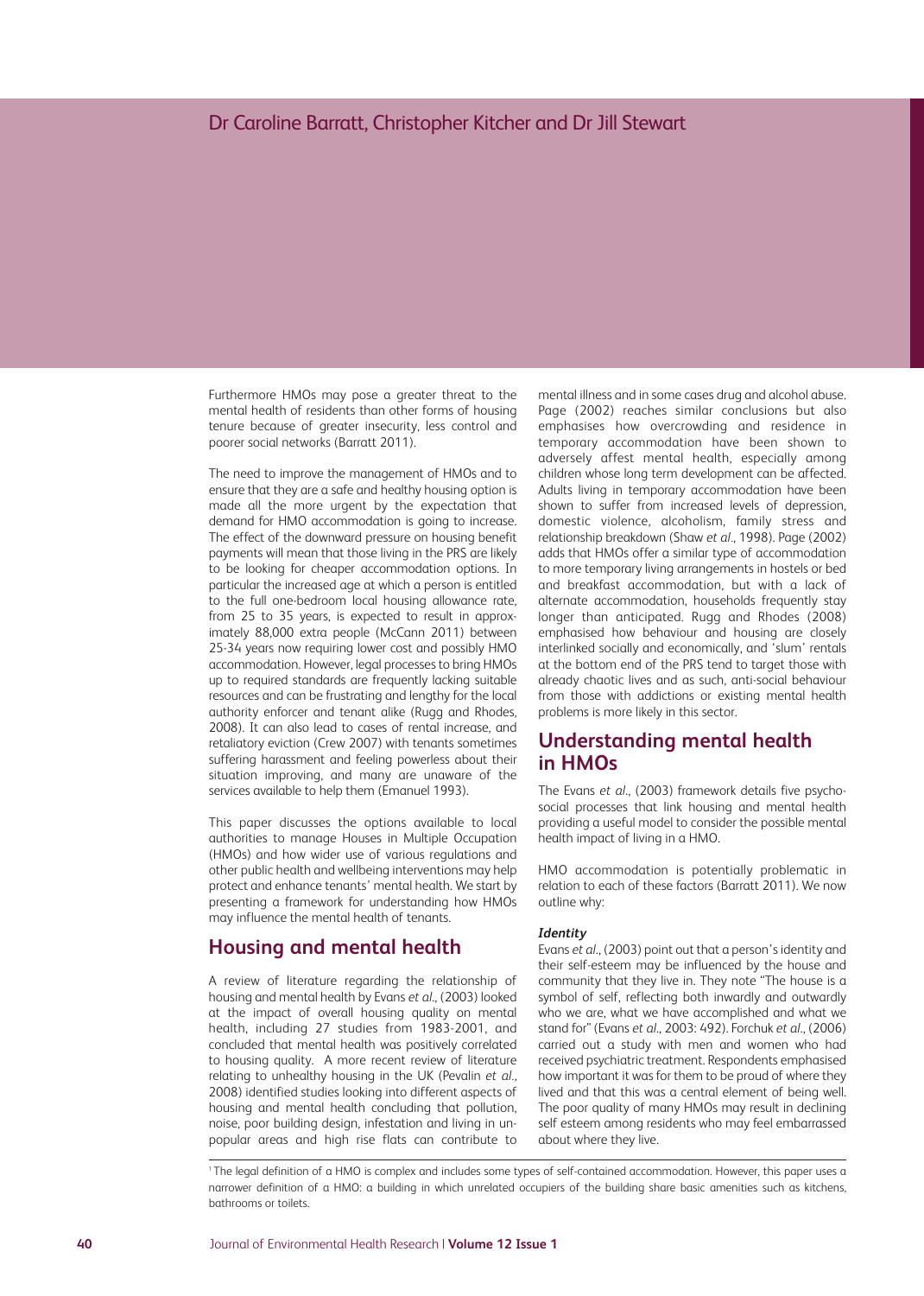#### *Control*

Good housing should offer protection to residents. Evans *et al*., (2003) note that this should not just be from the elements but also from unfavourable social conditions and that it is within our houses that we should be able to control who enters and what takes place. An inability to control circumstances within our own home may lead to feelings of low self efficacy. Page (2002) identified that forced social interaction can pose a threat to mental health. HMOs by their definition include some element of shared space, which instantly reduces the control that individual residents have over the space in which they live. Furthermore, the close proximity of other residents means that the choices of other residents impacts greatly on individuals. HMOs therefore offer significantly less control compared with other types of housing.

#### *Insecurity*

Good housing should be a source of security to tenants; however, Evans *et al*., (2003) point out that poor quality housing has been shown to lead to insecurity through repeated problems with maintenance, having to engage with people from bureaucratic organisations and high rates of involuntary relocation, all of which can lead to psychological stress. Illegal evictions and tenant harassment by landlords contribute to the insecurity felt by tenants, some of whom are already transient (Stewart *et al.*, work in progress). Another aspect of insecurity is potential danger from the accommodation or other residents' behaviour, particularly for families.

#### *Social support*

Housing and the neighbourhood in which people live play an important role in defining the social support a resident can access. Evans *et al*., (2003) note that the way in which buildings and roads are laid out, including details such as the door orientation, can influence patterns of social interaction. In one of the earliest studies on this topic women living in high-rise flats found that they experienced a high degree of isolation attributed to the building's verticality and lack of garden (Fanning 1967). Furthermore, housing can influence who people interact with. For example, living in an area with high property prices may provide access to neighbours with knowledge about jobs. Within HMOs the shared facilities and the close proximity of residents may lead to increased levels of social interaction, although we have already noted that this may not always be desirable, especially owing to the high vulnerability of some HMO tenants.

#### *Parenting*

Evans *et al*., (2003) establish that parenting styles are

influenced by the circumstances in which families live. Parents are likely to become more restrictive if the housing quality is low and the neighbourhood thought to be dangerous. Additionally, parents' self-esteem and feelings of self efficacy might be affected by housing problems that they are unable to solve. A lack of privacy may prevent parents from building close intimate relationships with their children. Page (2002) notes that the lack of control parents have over the internal environment of shared accommodation results in greater parental anxiety and limits the control parents have over the people and behaviours their children are exposed to. Living only in one room would severely limit space to play and would be a source of stress for the parent.

These five processes do not exist distinct from each other; they are closely related and some issues fall under more than one process. However, this brief consideration of the framework suggested by Evans *et al*., (2003) helps demonstrate why HMOs may pose a greater threat to the mental health of HMO residents than other, self contained housing tenures. We will now explore the regulations that are used by local authorities to manage HMOs as well as wider planning, public health and wellbeing provisions and consider how they can help to mitigate the impact of HMOs on the mental health of residents, basing our discussion around the five psychosocial processes identified above.

# **Current HMO legislation and its impact on the mental health of residents**

Houses in Multiple Occupation are currently regulated under the Housing Act 2004 and the Management of Houses in Multiple Occupation Regulations 2006. The Housing Act 2004 (Part 1) introduced the Housing Health and Safety Rating System (HHSRS), to replace the previously outdated statutory standard of fitness, as well as mandatory licensing for larger HMOs. This includes HMO properties that are three or more floors and house five or more people from three or more households. Licensing was introduced in recognition of the potential danger these properties pose to residents as well as attempting to deal with the growing challenges being posed by HMO properties, especially in cities with large student populations and seaside towns (Department of Communities and Local Government 2010b, Agarwal and Brunt 2006, Department of Communities and Local Government 2008). Overall, these changes in HMO legislation were seen as a progression from previous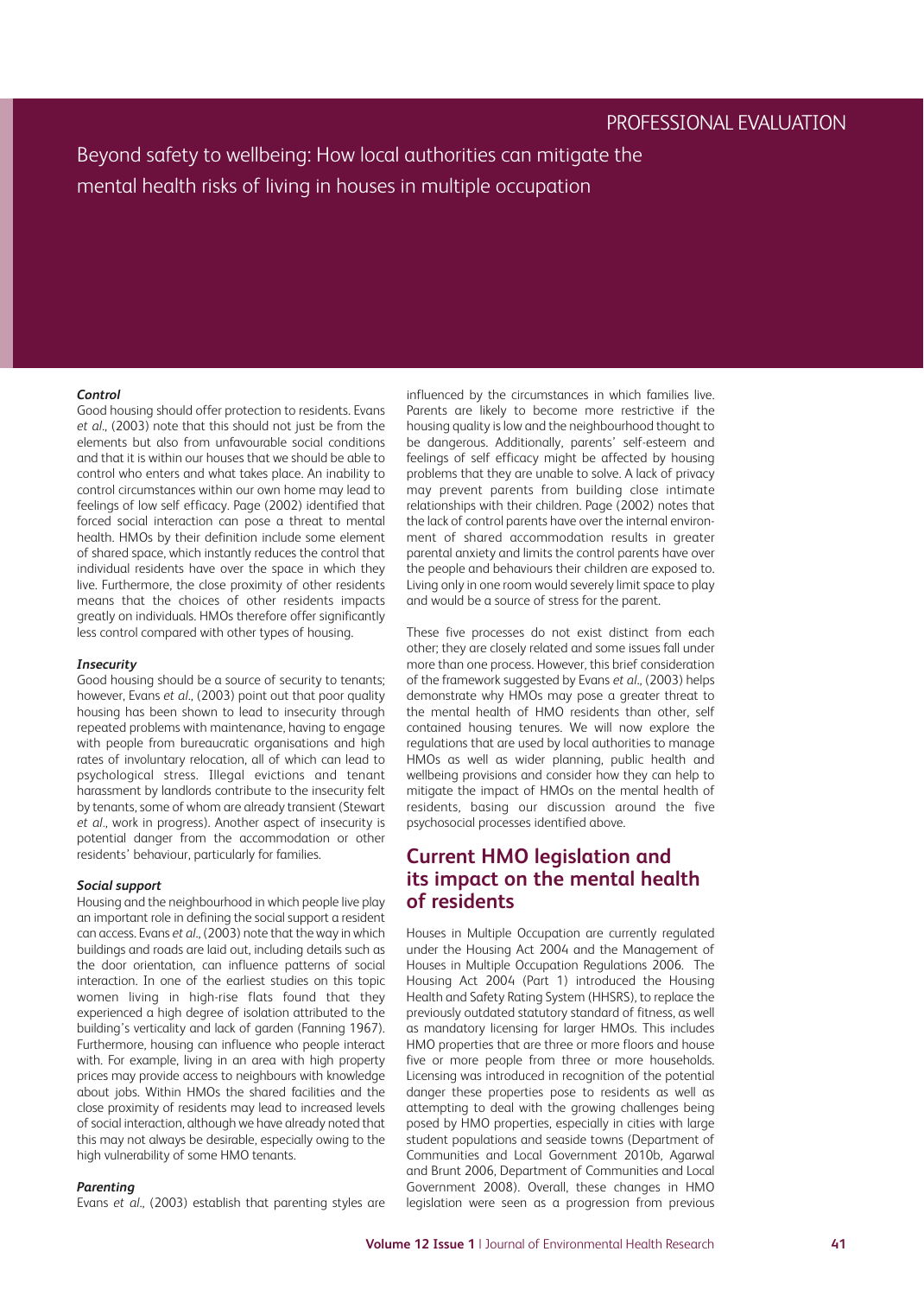

reactive measures (Stewart 1999; Stewart 2001) to a more dynamic and evidence-based approach.

The Management of Houses in Multiple Occupation Regulations 2006 apply to all HMO properties in which facilities are shared, irrespective of whether or not they are licensable. These regulations make the manager responsible for ensuring that their contact information is available to residents; that fire safety measures are in place and that common parts are properly maintained. Essentially, they cover basic health and safety requirements aimed at protecting against injury and disease. However, in terms of the psychosocial framework previously outlined these regulations could protect the mental health of residents by making them feel safe, reducing insecurity and increasing their sense of control as they are able to contact the landlord and deal with problems in the property when they arise. Although the word 'maintain' is ambiguous, if the property is

maintained to a high standard, this could help to boost the self esteem of residents, giving them a positive sense of identity.

Additional requirements must be met for HMOs requiring a licence and each landlord or HMO manager of a licensed property must be considered 'a fit and proper person' to manage the property; factors such as a past criminal record are taken into account when making this judgment. Any previous history of poorly managing HMOs would be considered although in effect checks are limited. While the licence may provide reassurance for the tenant that certain standards are adhered to and the knowledge that the manager or landlord was a 'fit and proper person' may contribute toward a greater feeling of security for tenants, the extent of checks actually made in practice remains uncertain. It is also unclear to what extent tenants are aware of the licensing system or the impact it has on property and as a result the impact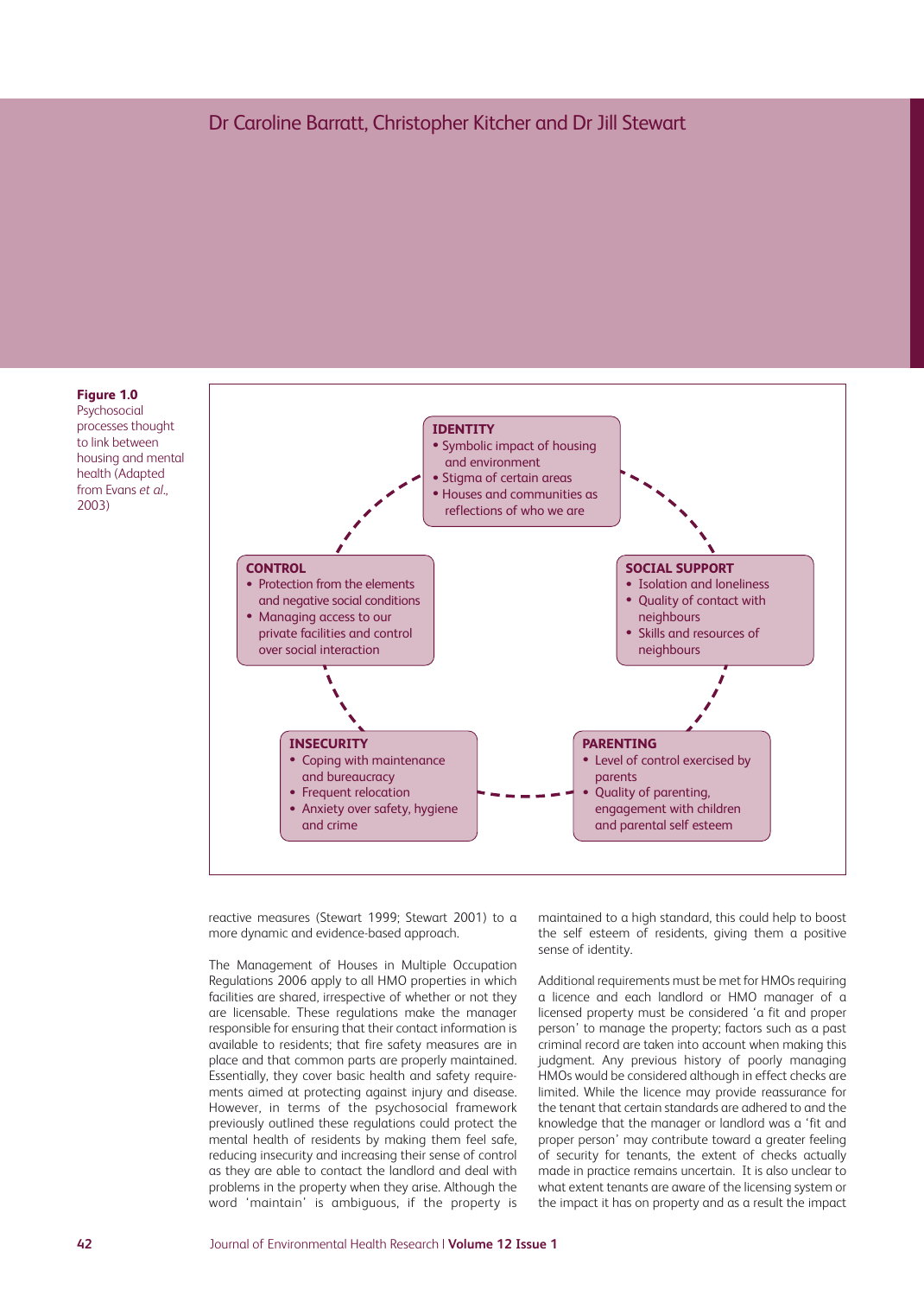of the licence on mental health may be limited despite tenants being physically much safer if the licence conditions are met.

# **The Housing Health and Safety Rating System and mental health**

The Housing Health and Safety Rating System (HHSRS) is used in England and Wales (with separate standards for Scotland and Northern Ireland) to assess risk in residential properties including HMOs in conjunction with other applicable legislation. If a sufficiently serious risk is identified, legal action can be taken against a landlord to ensure that potential hazards are addressed. HHSRS requires that 'psychological' hazards that pose a threat primarily to mental health are considered: crowding and space; entry by intruders; lighting; and noise. The importance of being able to regulate these hazards is emphasised in the earlier framework (Figure 1.0). Protecting against entry by intruders, for example, will increase a resident's sense of security and control as they are able to keep unwanted influences out of the home environment. The lack of privacy caused by overcrowding can lead to increased levels of stress and aggression among individuals (Hopton and Hunt 1996). Growing up in overcrowded conditions has been shown to affect the healthy emotional development of children, making this particularly stressful for parents. Regulating for light and preventing accommodation from being too dark can help to improve mental health as sunlight has been linked to the prevention of and recovery from mental illness (Rosenthal *et al*., 1984, Beauchemin and Hays 1996). The conversion of properties into HMOs may result in some rooms having limited light sources, making this issue particularly pertinent. The property's outlook could influence whether or not the view from the room reinforces a positive or negative sense of self. Furthermore, the only private space available to HMO residents is their own room. Therefore, if the view from their room is poor or the light compromised, it is not possible to spend time in another, brighter part of the house, making protection from this hazard particularly important in this housing tenure.

As well as risks to mental health being identified under psychological requirements, the potential for hazards usually associated with physiological harm to affect mental health are also identified within the health effects of other hazards. In relation to mould and damp it is recognised that this can cause embarrassment and contribute to social isolation and one hazard, 'flames, hot surfaces etc' identifies 'acute psychological distress' that victims of scolds and burns, as well as the parents of children that are burnt, can suffer for many years after the incident is recognised (Office of the Deputy Prime Minister 2006).

The links between housing and mental health therefore feature in the hazards identified. However, the system for assessing the severity of potential harm from any particular hazard makes it difficult to account for threats to mental health and some concerns were expressed in the developmental stages of HHSRS in respect of how mental health (e.g. stress, depression) issues would be incorporated (Stewart 2002). The system of harm classification as well as the paucity of data regarding the impact of housing on mental health limit the capacity of HHSRS to adequately incorporate a psychological dimension. For each hazard identified, details are provided regarding the probability of an individual being affected and the extent of harm likely to be caused. Harm is defined as 'an adverse physical or *mental* effect on the health of a person' (Office of the Deputy Prime Minister 2006: 11). Four classes of harm are identified under HHSRS – Class I being the most severe and Class IV the least. For all the hazards detailed under 'psychological requirements' the vast majority of those who are affected are thought to suffer Class IV harm (the lowest class of harm) resulting in relatively minor health effects. However, it is noted that there is a paucity of data in relation to psychological impacts of these hazards, making it difficult to accurately attribute a class of harm.

Being unable to accurately identify the level of potential psychological harm attributed to any given hazard means that individuals utilising HHSRS are then unable to meaningfully calculate whether the hazard is defined as a Category I or II hazard. The significance of this is that local authorities are obligated to take action against a landlord if the hazard is considered to be Category I. If the risk is considered to be a Category II hazard, a local authority can take action if it is deemed serious enough. Alternatively if there are numerous hazards, which would not necessitate action individually, these can all be combined, enabling the local authority to take action given the overall hazard score of the property. However, owing to the low class of harm associated with psychological hazards, it is unlikely that the hazard score would be high enough to enable the local authority to take action. Therefore, it is very unlikely that action could be taken against a landlord based on consideration of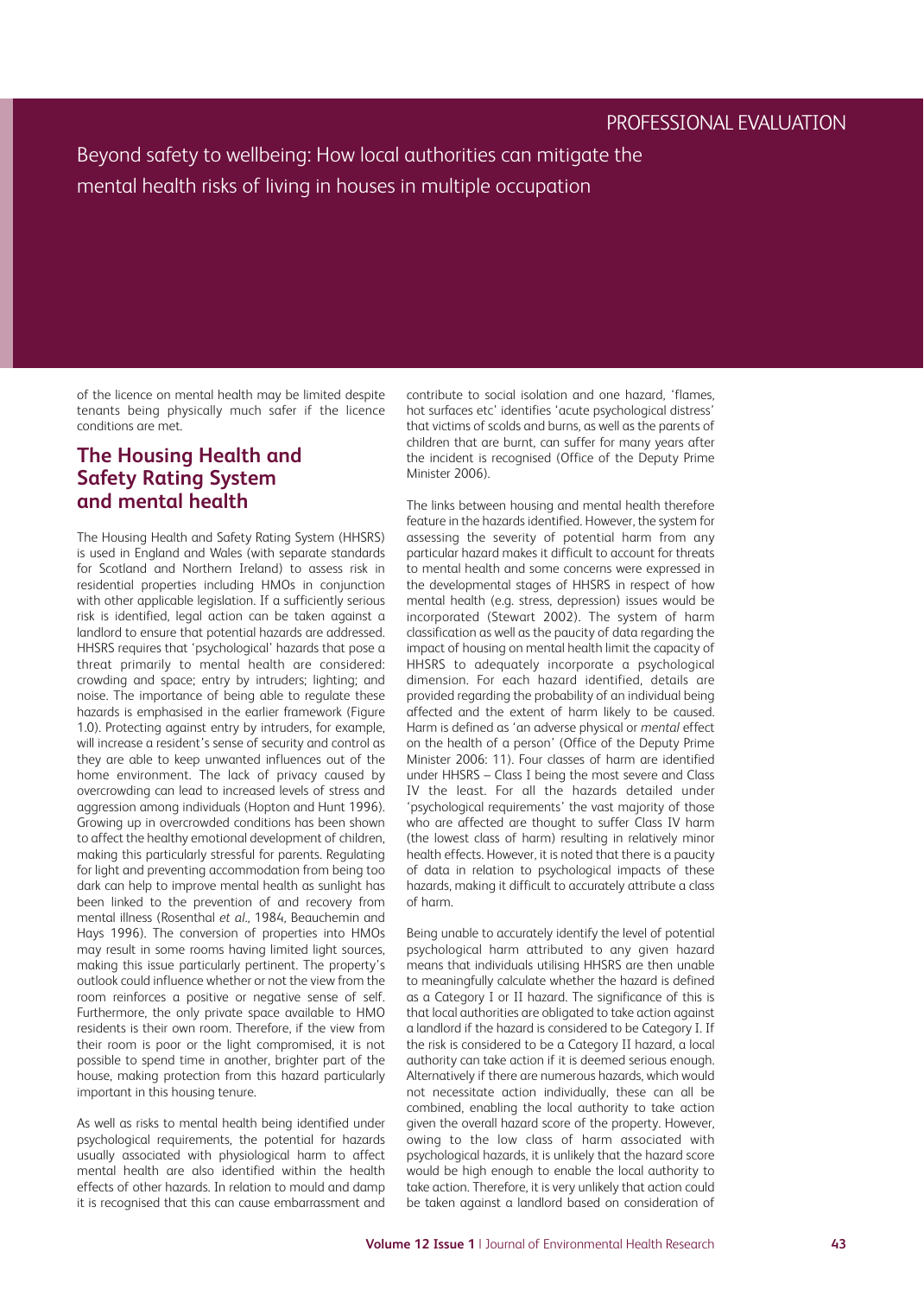psychological hazards alone. In the HHSRS Operating Guidance (Office of the Deputy Prime Minister, 2006:16) it is explained that this process of hazard scoring enables very different hazards to be compared and 'enable(s) hazards which may result in physical injury to be compared with ones which could cause illnesses or affect mental health'. But this is doubtful as the paucity of data does not enable such comparison to be made despite the potential of the hazard scoring system. Further development in application and enforcement of the HHSRS may bring forward new ideas in how mental health can be more highly rated.

# **HMO regulation and the problems of sharing**

Having looked at the most common legislation used to regulate HMOs, we now discuss how sharing facilities and living in close proximity to individuals from different households impacts on mental health and outline how current legislation can tackle this.

Within HMOs some of the greatest threats to the mental health of tenants come from the actions of other tenants. Landlords currently have a duty to ensure that the behaviour of tenants in the property does not impinge on the surrounding community but it is not specified that tenants should be protected from the behaviour of other tenants. However, some protection is provided to HMO tenants through the legislative provision for dealing with anti-social behaviour in the PRS. Residents can make complaints about antisocial behaviour to the landlord of the perpetrator. If the landlord fails to take action and the complaint is sufficiently serious but the landlord does not take steps to rectify the issue, a special interim management order can be put in place by the local authorities under section 103 of the Housing Act 2004. This facilitates the intervention of the local authorities in tackling the problems arising from that property. Furthermore, under the HMO licence conditions the local authority is able to specify additional conditions, for example how the landlord will deal with the behaviour of tenants. This may be through detailing expectations of tenant behaviour in the tenancy agreement, keeping records of all ASB incidents or fitting security cameras in properties with a history of ASB. In an area where anti-social behaviour has become a significant problem and there is a high proportion of properties not being managed properly, selective licensing for all private landlords within that area can be introduced under part 3 of the Housing Act 2004. This could help protect HMO tenants as well as the

wider community. In terms of mental health, preventing ASB behaviour in the property will make tenants feel safer and more secure, especially for parents who wish to protect their children from negative behaviour. Minimising the impact on the wider community of ASB from HMOs may result in improvements in the local area, boosting the esteem of those living there and reducing stigmatisation.

As it stands, both the HHSRS and the HMO management regulations fail to consider enforcing steps that provide greater privacy and security for HMO residents, which could help tackle the problems of sharing. For example legislating for the sound insulation properties of partition walls, floor and ceilings would make it much easier for individuals in the property to live together by preventing noise pollution. The Building Regulations 2010, Part E (Government of England and Wales 2010) outline sound insulation requirements when the property goes through a change of use but this cannot be enforced retrospectively so there is no recourse to tackle poor sound insulation in older properties. Currently, landlords may be asked to take action such as improving insulation or the provision of double glazing in order to reduce the impact of ambient noise levels. However, guidance for noise hazard assessment states *'noise from unreasonable behaviour of neighbours should not be included in the assessment'* yet nothing is specifically stated regarding HMO properties when a tenant's neighbours live *within* the same property (Office of the Deputy Prime Minister 2006: 105). This would make enforcement of greater noise insulation difficult using HHSRS. There is provision for dealing with excess noise caused by tenants in the Anti Social Behaviour Act 2003 (Government of England and Wales 2003) (although issues with noise are not necessarily examples of ASB) or through the Noise Act 1996 if noise is being emitted from a '*dwelling*' exceeds the permitted level.

A further optional condition of the HMO licence is that the landlord attends a suitable training course. If done well, this could lead to better conflict management within the property, increasing the sense of security for all tenants and helping to reduce stress and anxiety. The licence conditions for HMOs and guidance for tenants experiencing ASB in the PRS emphasises the role of the landlord in tackling many of these issues. Therefore, if landlords are more able to deal with them effectively the burden on the local authority would be reduced. Additionally, landlord accreditation schemes are becoming more widespread in the UK and it is becoming an increasingly professionalised industry. This provides a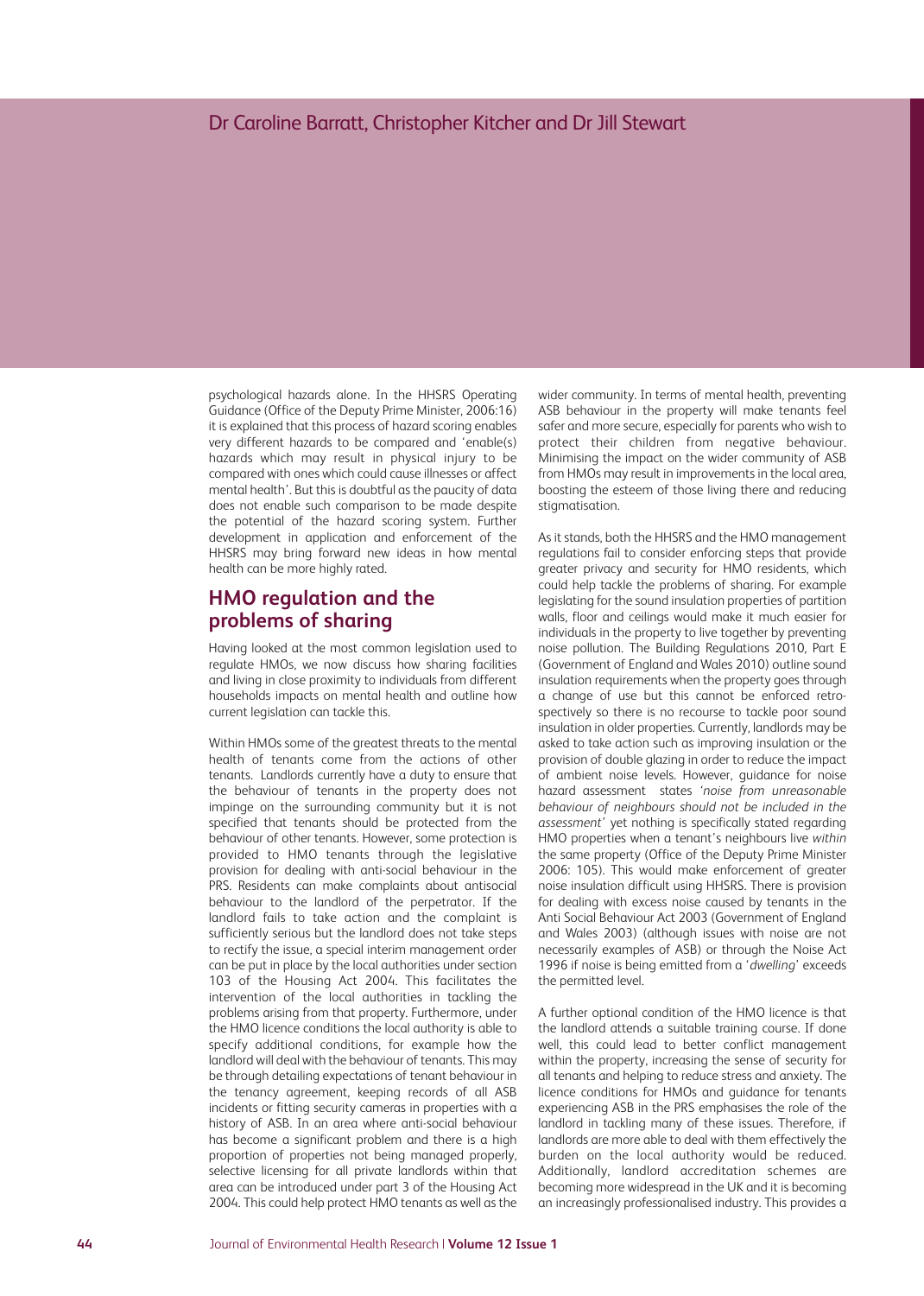good opportunity to inform landlords about the links between mental health and housing and develop management practices that reduces the stress of living in shared accommodation.

# **Other regulations and the challenges of enforcement**

There are other criminal and civil remedies under nonhousing legislation that can also be considered, although the extent to which they are successfully used, or even used at all, remains unclear (Stewart 1999, Stewart 2001), particularly since the introduction Housing Act 2004 and its wider coverage of hazards than the earlier statutory standard of fitness.

The status of the HMO as a business means that the Health and Safety at Work etc Act 1974 could be used to enforce improvements in common parts, for example if lighting or security was thought to be inadequate. Page (2011) listed several different pieces of legislation that he has used in relation to HMO regulation over the course of his career including the Prevention of Eviction Act 1977; Landlord and Tenant Act 1985, Section 11; Sections 27 and 28 of the Housing Act 1985; and Defective Premises Act 1972, the later two being civil proceedings. Therefore current powers do enable environmental health enforcement officers to take action for hazards that may negatively affect the mental health of HMO residents but it may require using legislation in more creative ways than is currently observed in typical day-to-day practice. However, Hutter (1988) noted that actions are sometimes 'controlled' by how discretionary powers are used and although this was over two decades ago this observation is felt to be relevant in practice today.

Although the legislation seems to provide a variety of tools to use to maintain HMO standards and therefore protect the mental health of tenants, enforcement in the PRS and HMOs in particular proves problematic and may account in part for the low numbers of prosecutions. In a review of legislative approaches to controlling housing conditions, Burridge and Ormandy (2007) note that the power of individual tenants to ensure that landlords maintain housing standards has traditionally been very limited, pointing particularly to the weak regulatory impact of the tenant landlord contract. In light of this the state has become increasingly involved in lawful intervention on behalf of tenants in the PRS. Cowan and Marsh (2001) point out that a compliance-based strategy has developed with regards to the PRS, meaning that prosecution is used only as a last resort. They highlight that the emerging perception of the PRS as 'partners in local housing strategies' (Cowan and Marsh 2001: 853) has resulted in legislation that appears set to punish poor landlords. However, in reality officers are constrained by the objectives of their local authority, financial realities and judicial attitudes.

The situation is also complicated when a property may be deemed an HMO under housing legislation, but not under planning or building legislation. Close organisational working is therefore necessary to seek the highest standards, for example in proactive application of building controls on conversion to multiple occupancy, in requirements for noise insulation and fire safety, although there are many cases where housing legislation is applied reactively, which sometimes generates difficulties for tenants and landlords alike.

Despite a plethora of legislation and regulations, informal action – i.e. where no legal notices are served – remains the main means of securing housing improvements. There are calls for a more strategic approach to using the HHSRS (Chartered Institute of Environmental Health 2008) and this could help inform the local evidence base on successful interventions. Even though the PRS presents some of the worst housing conditions for some of our most vulnerable tenants, there is still relatively low importance granted to interventions in this sector (Audit Commission 2009). Therefore, despite the range of legislative powers available to local authorities, significant barriers prevent their effective use. We now consider how a very different approach on the part of environmental health professionals could help to find alternative solutions to promoting mental health among HMO residents

# **Developing wider partnerships to enhance mental health**

In order to deliver more effective mental health and wellbeing outcomes, those charged with delivering housing enforcement also need to look more widely, particularly within the field of public health, for emerging opportunities to work in ways that bring housing and health together more closely than seen in recent decades. The Local Government and Public Involvement in Health Act 2007 required Primary Care Trusts (PCTs) and local authorities to produce Joint Strategic Needs Assessments (JSNA) of the current and future health and wellbeing of their communities. This demands wide stakeholder involvement with identified links to other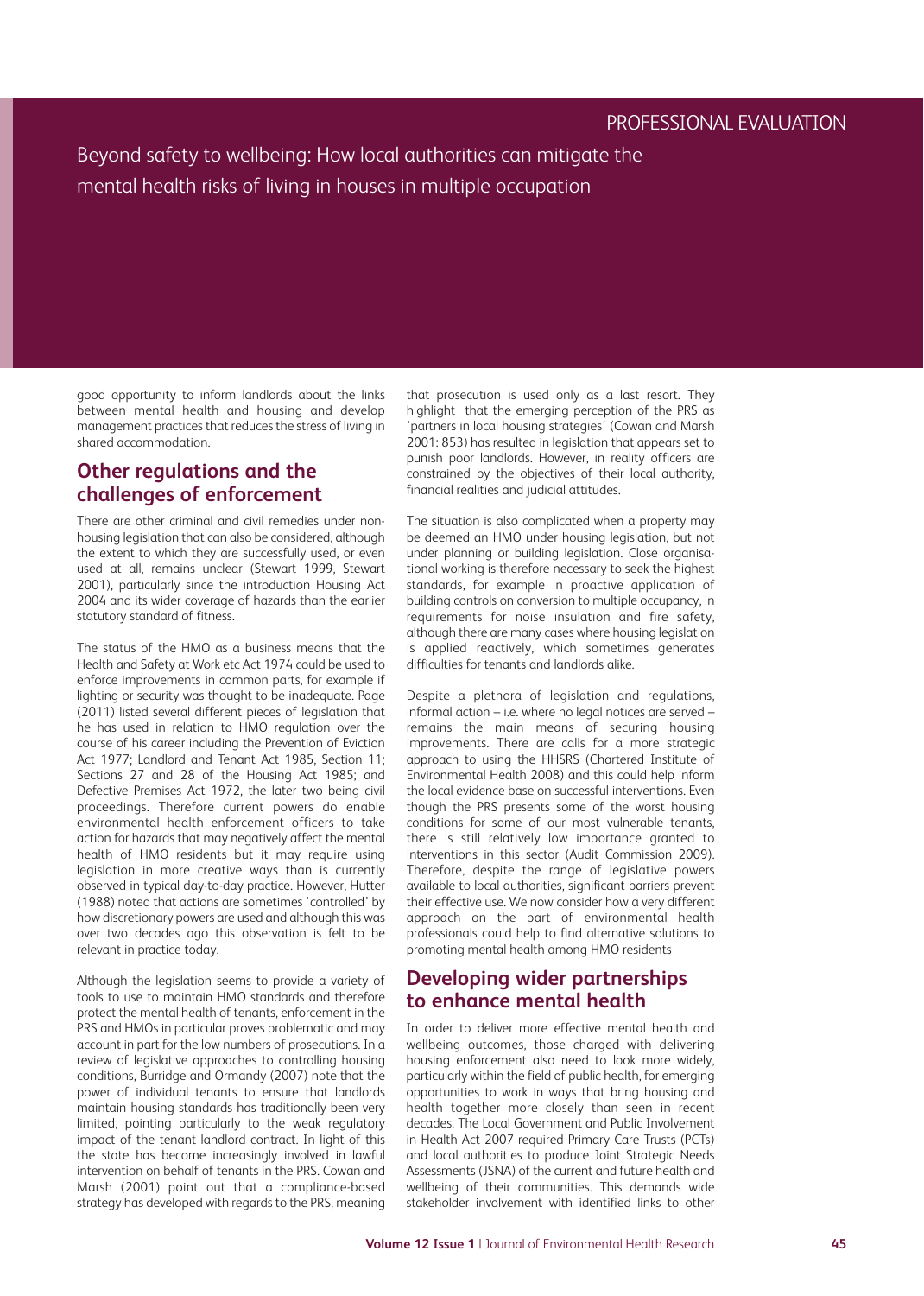strategies and it needs to be founded on a local evidence base to have credibility (Emanuel 2011). With regard to mental health it was noted:

*'Local government will play a central role in ensuring that local partnership arrangements can deliver the shared mental health objectives. Partnerswill include social care, education, the police and criminal justice system, housing, the environment, employers, charities and voluntary organisations, as well as health' (Department of Health 2011).*

This develops potential roles for environmental health professionals in wider public health and wellbeing partnerships including health and wellbeing boards and recognises that HMO enforcement alone cannot address the multiple causes and effects of mental health in its relationship with housing.

Local community-based projects in areas of high HMO concentration highlight the importance of combining enforcement of regulations to maintain housing standards while also engaging other agencies with the aim of tackling some of the underlying socio-economic issues in these areas. The successes of these projects reflect the comment in the Rugg Review that some issues seen as 'housing' issues are in fact 'wider policing' issues (Rugg and Rhodes 2008).

The award winning 'Operation Jupiter' (2006), at Westonsuper-Mare is a good example of a multi-agency partnership that tackled the effects of problematic HMOs in a spatially concentrated area populated by a transient community. The local community was concerned about the number of vulnerable people moving to the area with drug and alcohol problems and the effect this was having on community stability, nuisance and anti-social behaviour. Central to the approach was strong enforcement of legal housing standards, closer inter-agency working and appropriate support for the community. In particular, the strategy sought to prevent an influx of potential tenants to unsuitable accommodation which would further aggravate their need and a gradual withdrawal of the more unsuitable accommodation (Grant 2008). Approximately 18 months into the project seven HMO premises had been sold, redeveloped or were subject to a 'change of use' application. Three further premises were proposed for sale to a Registered Social Landlord and forty nine Housing Standards enforcement notices had been served (Operation Jupiter 2006). The possibility of residents ending up in poor quality accommodation was therefore reduced and options were also explored to

increase the supply of self-contained accommodation by working with private sector landlords and housing associations. This is likely to have beneficial effects on the mental health of people that are now living in improved accommodation and on the community more widely as the environment of their neighbourhood improves.

In another seaside town, the Margate Task Force has provided great impetus in drawing together agencies (including environmental health, housing, children's services, police, environmental health, children's services, probation service, primary care trust and drug and alcohol rehabilitation services) in tackling a similarly vulnerable and needy community characterised by multiple deprivation. The programme is based around strong private sector housing enforcement of HHSRS and HMO licensing conditions to address unsatisfactory HMO accommodation while offering substantial social support to the local and transient community (Stewart *et al.*, work in progress). Programmes such as these protect mental health among HMO tenants very directly – not only through ensuring the HMO is of the correct standard but by tackling some of the underlying issues that may also contribute to mental health problems.

### **The need for evidence**

Yet even these approaches currently face significant challenges owing to the lack of evidence to demonstrate the effectiveness, particularly the cost effectiveness, of housing and health interventions. Housing must be seen as a public health and wellbeing priority for this to change (Davidson *et al*. 2011). The Building Research Establishment (2008) and Chartered Institute of Environmental Health (2008) partly address this by demonstrating the value of private sector housing to public health. Specifically, they describe the HHSRS Cost Calculator, which calculates the health costs that arise from particular hazards and compares this with the cost of intervention. The calculator tool concentrates on physical rather than mental health impacts but the report does provide examples of how mental health has been included in some private sector housing strategies. The CIEH online Private Sector Housing Evidence Base aims to address knowledge gaps in this area and make information on effective housing and health interventions more available including that which tackles HMOs and mental health specifically. Rugg and Rhodes (2008) emphasised the importance of making best practice examples widely available and the database is an attempt to achieve this. Sound evidence will be of growing importance in securing resources from the emerging Health and Wellbeing Boards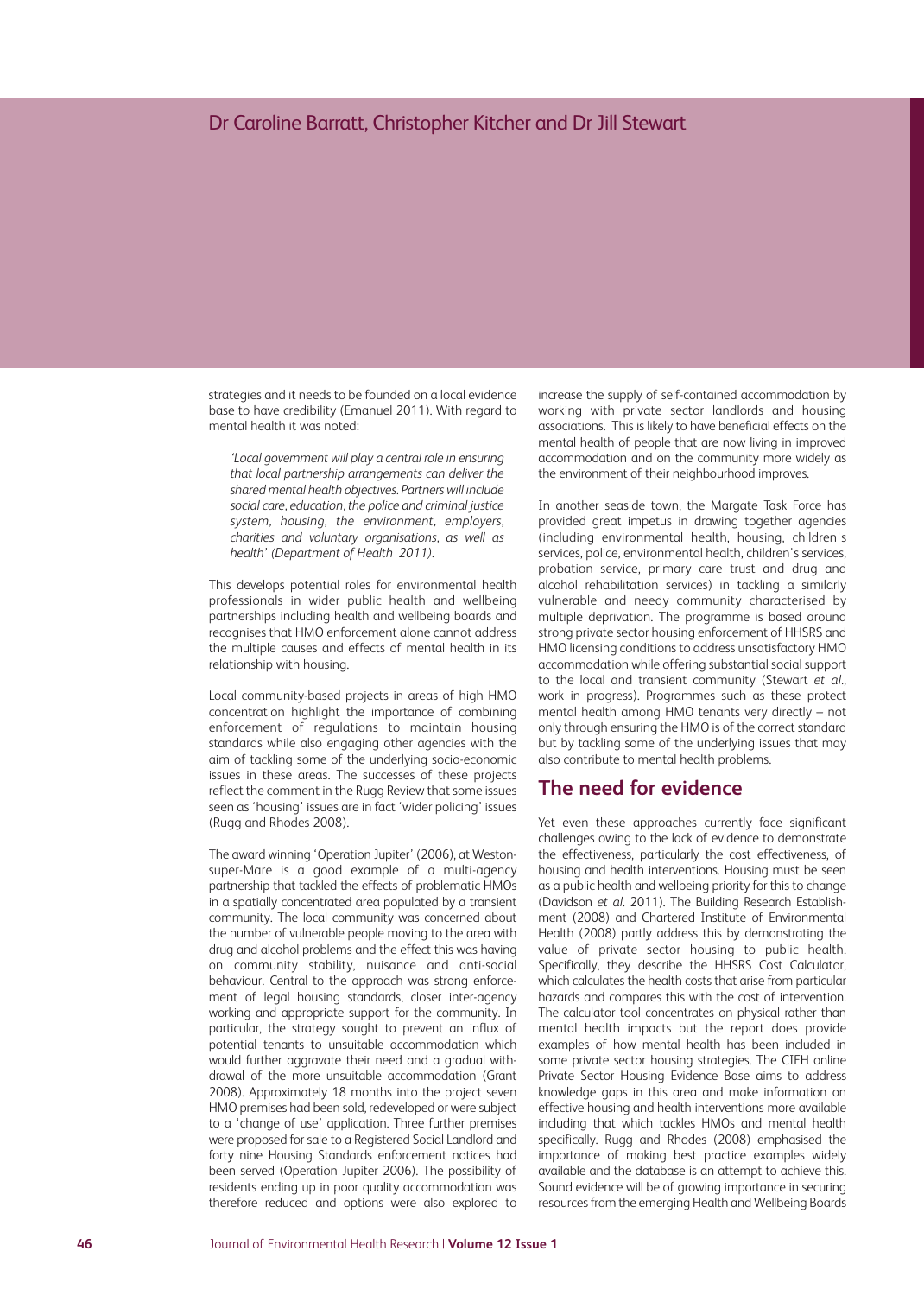(Emanuel 2011). Furthermore, local authorities need to be able to effectively demonstrate the effect their work will have on addressing mental health, a priority area for government (Department of Health 2010; Dunning 2010; Department of Health 2011). Understanding how the work of environmental health professionals and the management of private sector housing can contribute to the public health agenda could be an important component of this.

# **Conclusion**

How housing affects mental health is a complex and under researched issue, particularly in HMOs. Using the framework developed by Evans *et al*., (2003) we have shown that current legislation has the potential to contribute significantly to the safety and quality of housing and this is likely to positively affect the mental health of tenants, through creating a sense of safety and security. However, we have also outlined how the current regulations and enforcement culture make it difficult for those working in private sector housing enforcement to take action against landlords, especially where the threat is to mental rather than physical health. The paucity of data regarding the impact of housing conditions on the mental health of residents adds to this difficulty. If the HHSRS is to be effectively used to protect mental as well as physical health, the lack of evidence of the relationship between housing and mental health needs to be urgently addressed so that this can be fully incorporated in the risk assessment framework of HHSRS.

In addition to regulatory action we have also emphasised the importance of interagency working so that HMO regulation is not tackled in a vacuum divorced from the socio-economic drivers that can fuel the issues in areas of high HMO concentration in low income settings. We have described two case studies where interagency working is delivering positive outcomes for HMO tenants as well as the wider community. If support for this type of intervention is to grow, and attract the funding and local mobilisation necessary for their success, documentation of their achievements needs to be forthcoming. This needs to be backed up by examples of best practice and learning points from private sector housing teams, which should be widely shared rather than local authorities tackling very common issues in separate silos. Furthermore, the involvement of local authorities in health and wellbeing boards and the creation of JSNAs should include officers involved in private sector housing regulation as well as environmental health professionals more widely so that the public health role of housing regulation and environmental health is fully recognised.

HMOs are going to become an increasingly important form of housing which is expected to attract increasing numbers of vulnerable tenants. Effective management of HMOs by local authorities is likely to include broader approaches that utilise appropriate legislation within wider public health and wellbeing strategies to help protect and enhance mental health. Before this can happen, however, the significant knowledge gap about how local authorities actually regulate and police HMOs needs to be addressed; otherwise progress in this area will remain in the theoretical rather than practical domain.

# **Acknowledgments**

The authors are grateful to Alan Page, Bill Page, Rob Couch and Surindar Dhesifor their advice and assistance in compiling this paper.

#### **References**

**Agarwal S and Brunt P** (2006). Social exclusion and English seaside resorts. *Tourism Management*, 27 (4) 654-670.

**Audit Commission** (2009). Building better lives: getting the best from strategic housing. London: Audit Commission.

**Barratt C** (2011). Sharing and sanity: how houses in multiple occupation may threaten the mental health of residents. Conference paper presented at University of York, Housing Studies Association Conference 13th-15th April 2011.

**Beauchemin K M and Hays P** (1996). Sunny hospital rooms expedite recovery from severe and refractory depressions. *Journal of Affective Disorders*, 40(1-2), 49–51.

**British Medical Association** (2003). Housing and health: Building for the future. from

*http://www.bma.org.uk/images/Housinghealth\_tcm41- 146809.pdf*. (Accessed on 26/07/10)

**Building Research Establishment and Chartered Institute of Environmental Health** (2008). Good Housing leads to good health; a toolkit for environmental health practitioners.

*http://www.cieh.org/uploadedFiles/Core/Policy/Housing/ Good\_Housing\_Leads\_to\_Good\_Health\_2008.pdf* . (Accessed on 30/01/2012)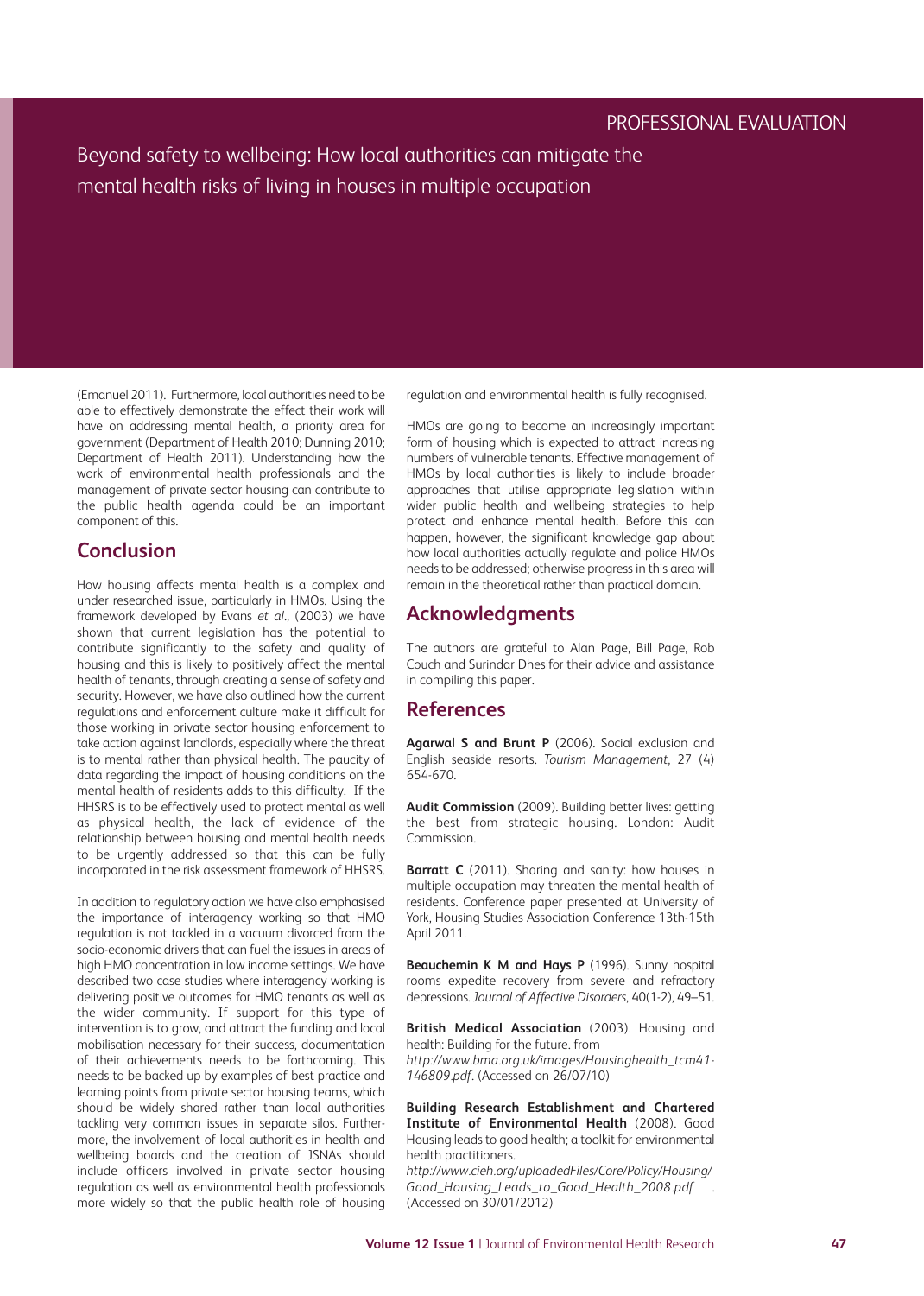**Burridge R and Ormandy D** (2007). Health and safety at home: private and public responsibility for unsatisfactory housing conditions. *Journal of Law and Society*, 34(4) 544-566.

**Chartered Institute of Environmental Health** (2008). Survey of local authority regulatory activity under the Housing Act 2004: the results of a questionnaire survey 2008.

*http://www.cieh.org/uploadedFiles/Core/Policy/Housin g/Housing\_survey.pdf* (Accessed on 12/12/11)

**Cowan D and Marsh A** (2001). There's regulatory crime, and then there's landlord crime: from 'Rachmanites' to 'Partners'. *The Modern Law Review* 64 (6): 855–874

**Crew D** (2007). The Tenant's Dilemma. Presentation to 5th Warwick Healthy Housing Conference 2008. *www. c itizensadv i ce.org.uk /tenants\_di lema\_- \_document.pdf* (Accessed 30/01/12).

#### **Davidson M, Nicol S, Roys M and Beaumont A** (2011). Costs of Poor Housing in Wales.

*http://www.brebookshop.com/details.jsp?id=326682* (Accessed 10/11/11)

**Department of Communities and Local Government** (2008). England's seaside towns: A 'benchmarking' study.

*http://www.communities.gov.uk/publications/regenerati on/englishseasidetowns.* (Accessed 12/08/10)

**Department of Communities and Local Government** (2010a). Shapps promise to landlords: no more red tape. *http://www.communities.gov.uk/news/housing/161201 9*. (Accessed 03/03/11).

**Department of Communities and Local Government** (2010b). Evaluation of the impact of HMO licensing and selective licensing.

*http://www.communities.gov.uk/publications/housing/h moimpactevaluation*. (Accessed on 02/08/10)

**Department for Communities and Local Government** (2011). Laying the foundations: a housing strategy for England.

*http://www.communities.gov.uk/documents/housing/pd f/2033676.pdf* (Accessed on 12/12/11)

**Department of Health** (2006). The Local Government and Public Involvement in Health Act 2007. London: The Stationary Office

**Department of Health** (2010). Confident Communities: Brighter futures. London: HMSO.

**Department of Health** (2011). No health without mental health: A cross-government mental health outcomes strategy for people of all ages.

*http://www.dh.gov.uk/prod\_consum\_dh/groups/dh\_digit alassets/documents/digitalasset/dh\_124058.pdf*. (Accessed on 03/03/11)

**Dunning J** (2010). Care services minister outlines revised mental health strategy. Community Care, 2 September 2010.

*http://www.communitycare.co.uk/Articles/2010/09/02/1 15233/burstow-to-put-mental-health-on-par-withphysical-health.htm* (Accessed on 10/12/11)

**Emanuel S** (1993). Meeting the needs of HMO tenants. *Environmental Health*, January 1993: 5-7

**Emanuel S** (2011). A healthy investment. *Environmental Health News*, 26 (18): pp 17.

**Evans G, Wells N and Moch A** (2003). Housing and mental health: A review of the evidence and a methodological and conceptual critique. *Journal of Social Issues* 59 (3) 475-500.

**Fanning D** (1967). Families in flats. *British Medical Journal*, 4(5576) 382.

**Forchuk C, Nelson G and Hall G** (2006). It's important to be proud of the place you live in': Housing problems and preferences of psychiatric survivors. *Perspectives in Psychiatric Care*, 42(1) 42-52.

**Government of Great Britain** (1972). Defective Premises Act 1972. London, The Stationery Office.

**Government of Great Britian** (1974). Health and Safety at Work etc. Act 1974. London, The Stationery Office.

**Government of Great Britain** (1977). Prevention of Eviction Act 1977. London, The Stationery Office.

**Government of Great Britain** (1985a). Landlord and Tenant Act 1985, Section 11. London, The Stationery Office.

**Government of Great Britain** (1985b). Housing Act 1985, Sections 27 and 28. London, The Stationery Office.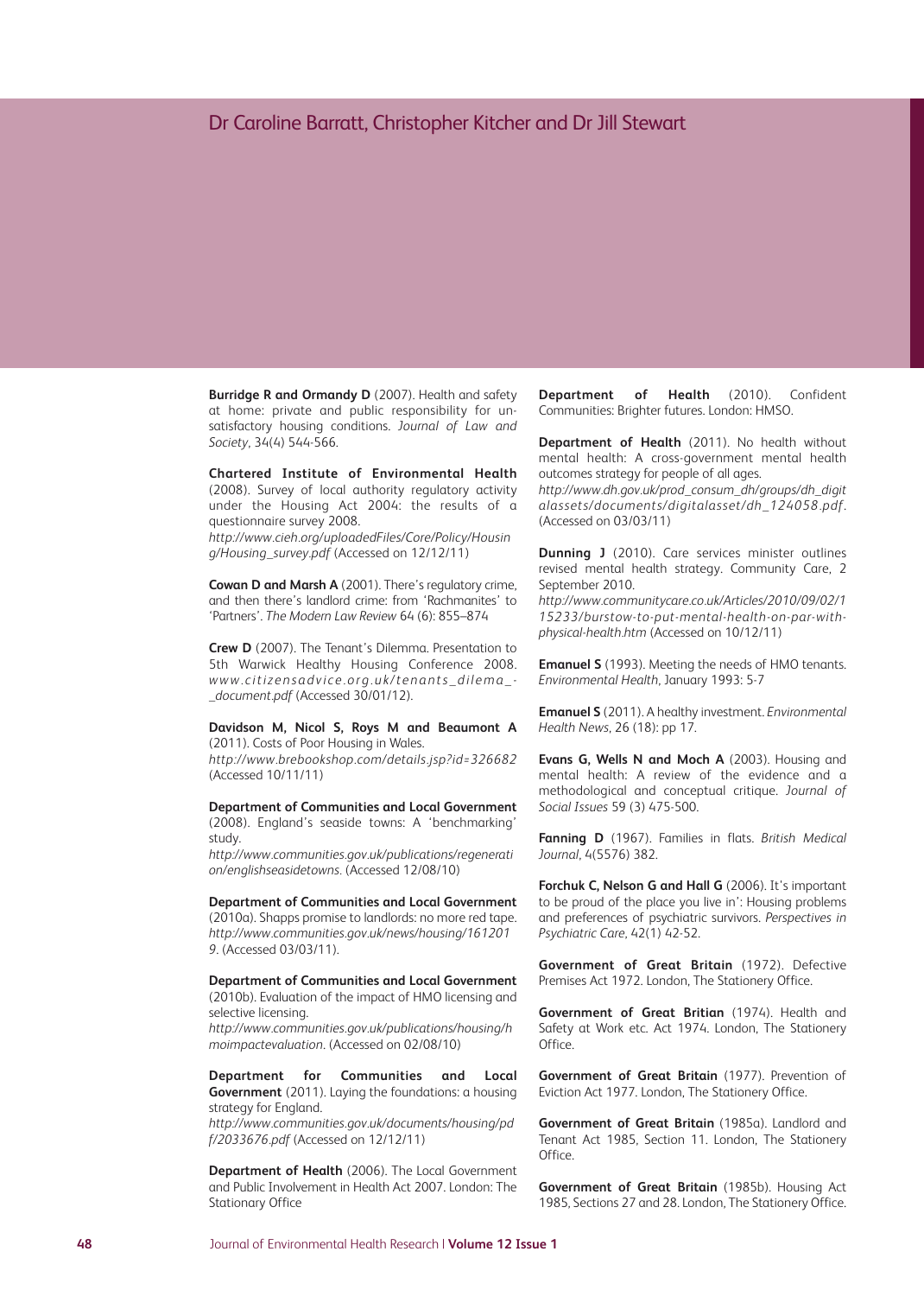## PROFESSIONAL EVALUATION

Beyond safety to wellbeing: How local authorities can mitigate the mental health risks of living in houses in multiple occupation

**Government of Britain** (1996) Noise Act 1996. London, The Stationery Office.

**Government of England and Wales** (2003) Anti Social Behaviour Act 2003. London, The Stationery Office.

**Government of England and Wales** (2004). Housing Act 2004. London, The Stationery Office.

**Government of England and Wales** (2010). The Building Regulations 2010, Part E. London, The Stationery Office

**Grant K** (2008) Out of this World. Inside Housing *http://www. insidehousing. co.uk /out-of-thisworld/6500792.article* (Accessed on 20/01/12).

**Hopton J and Hunt S** (1996). Housing conditions and mental health in a disadvantaged area in Scotland. *Journal of Epidemiology and Community Health*, 50 56- 61.

**Hubbard P** (2008). Regulating the social impacts of studentification: a Loughborough case study. *Environment and Planning*, A 40(2) 323.

**Hutter B** (1988). The reasonable arm of the law: the law enforcement procedures of environmental health officers. Oxford: Clarendon Press.

**Office of the Deputy Prime Minister** (2006). HHSRS Operating Guidance – Housing Act 2004: Guidance about inspections and assessment of hazards given under Section 9. London: Office of the Deputy Prime Minister.

**Operation Jupiter** (2006). A re-evaluation of the effects of local drug rehabilitation services upon Weston-supermare. *http://www.nsomerset.gov.uk/Housing/News/news-20061219+Problematic+HMOs+targeted.htm*. (Accessed on 30/01/12).

**McCann K** (2011). Should councils be more relaxed about houses in multiple occupation?

http://www.guardian.co.uk/housing*network/poll/2011/may/04/poll-should-councils-bemore-relaxed-about-multiple-occupation* (Accessed on 08/05/11).

**Page A** (2002). Poor housing and mental health in the United Kingdom: Changing the focus for intervention. Journal of Environmental Health Research 1(1).

**Page B** (2011). Personal communication by email. Response to HMO regulation paper.

**Parliamentary Office of Science and Technology** (2011). Housing and Health Post Note Number 371, January 2011. *http://www.parliament.uk/documents/post/postpn\_371 housing\_health\_h.pdf* (Accessed on 10/01/11).

**Pevalin D, Taylor M and Todd J** (2008). The dynamics of unhealthy housing in the UK: a panel data analysis. *Housing Studies*, 23(5) 679-695.

**Pollack C, Sadegh-Nobari T, Dekker M, Egerter S and Braveman P** (2008). Where we live matters for our health: the links between housing and health.

**Rosenthal N, Sack D, James S, Parry B, Mendelson W, Tamarkin L and Wehr T** (1985). Seasonal affective disorder and phototherapy. *Annals of the New York Academy of Sciences*, 453(1) 260-269.

**Rugg J and Rhodes D** (2008). The private rented sector: Its contribution and potential. York: Centre for Housing Policy, University of York. *http://www.york.ac.uk/inst/chp/publications/PDF/prsrevi ewweb.pdf* (Accessed on 14/01/12)

**Shaw M** (2004). Housing and public health. *Annual review of public health* 25: 397.

**Shaw M, Danny D and Brimblecombe N** (1998) Health problems in houses in multiple occupation. *Environmental Health Journal* 106(10) 280-281.

**Stewart J** (2002). Housing Health and Safety Rating – a new method of assessing housing standards reviewed. *Journal of Environmental Health Research*, 1 (2) pp. 35-41.

**Stewart J** (2001). Home Safety. *Journal of the Royal Society for the Promotion of Health*, 121 (1) pp. 16-22.

**Stewart J** (1999). Healthy housing – the role of the Environmental Health Officer, *Journal of the Royal Society for the Promotion of Health*, 119 (4) pp. 228-234.

**Stewart J, Rhoden M, Knight A, Mehmet N and Baxter L** (work in progress). Beside the seaside: front line perceptions around supporting families living in the private rented sector in Margate. Unpublished.